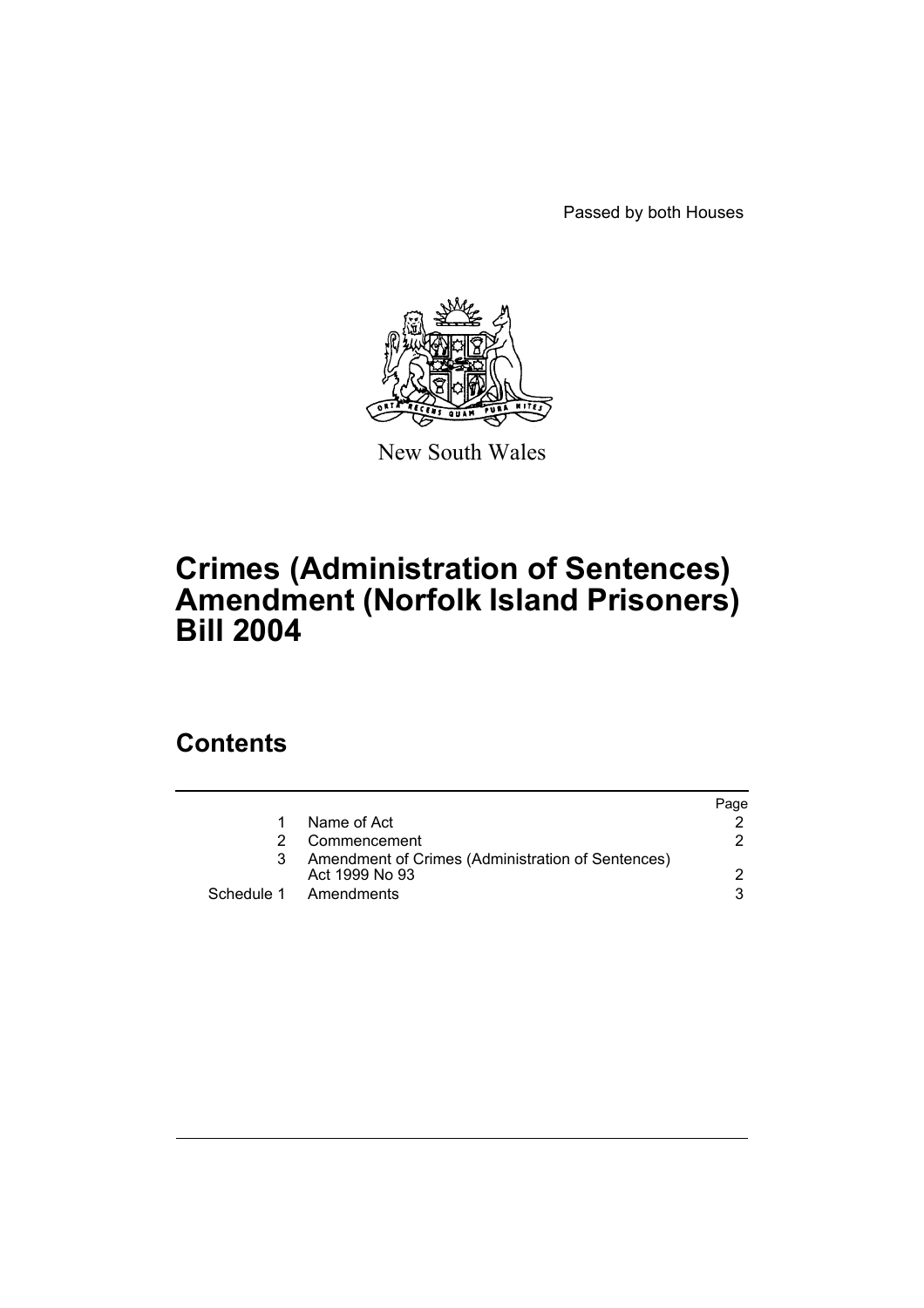*I certify that this PUBLIC BILL, which originated in the LEGISLATIVE ASSEMBLY, has finally passed the LEGISLATIVE COUNCIL and the LEGISLATIVE ASSEMBLY of NEW SOUTH WALES.*

> *Clerk of the Legislative Assembly. Legislative Assembly, Sydney, , 2004*



New South Wales

# **Crimes (Administration of Sentences) Amendment (Norfolk Island Prisoners) Bill 2004**

Act No , 2004

An Act to amend the *Crimes (Administration of Sentences) Act 1999* to make further provision with respect to the transfer of prisoners from Norfolk Island; and for other purposes.

*I have examined this Bill, and find it to correspond in all respects with the Bill as finally passed by both Houses.*

*Chairman of Committees of the Legislative Assembly.*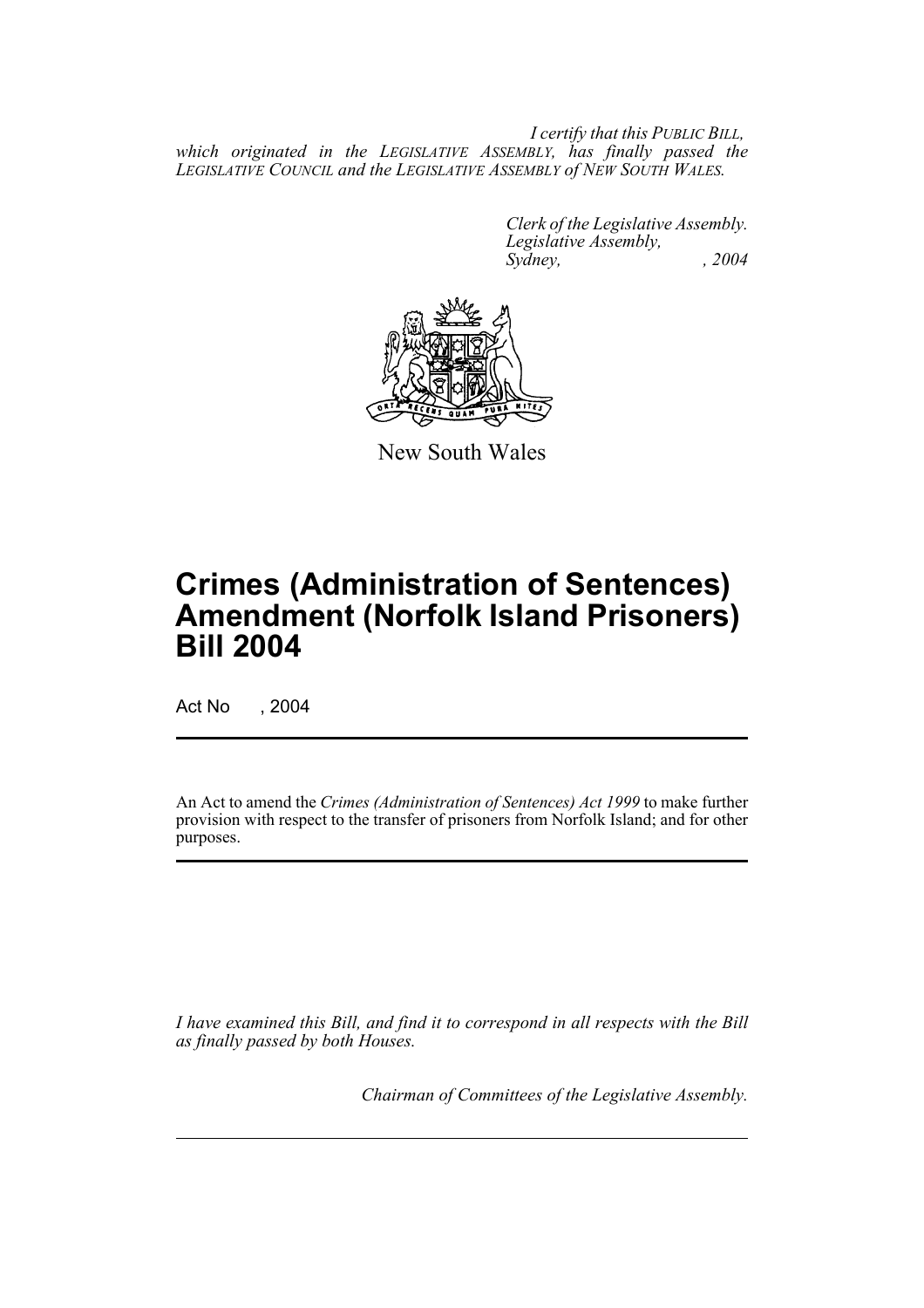## **The Legislature of New South Wales enacts:**

## **1 Name of Act**

This Act is the *Crimes (Administration of Sentences) Amendment (Norfolk Island Prisoners) Act 2004*.

## **2 Commencement**

This Act commences on the date of assent.

## **3 Amendment of Crimes (Administration of Sentences) Act 1999 No 93**

The *Crimes (Administration of Sentences) Act 1999* is amended as set out in Schedule 1.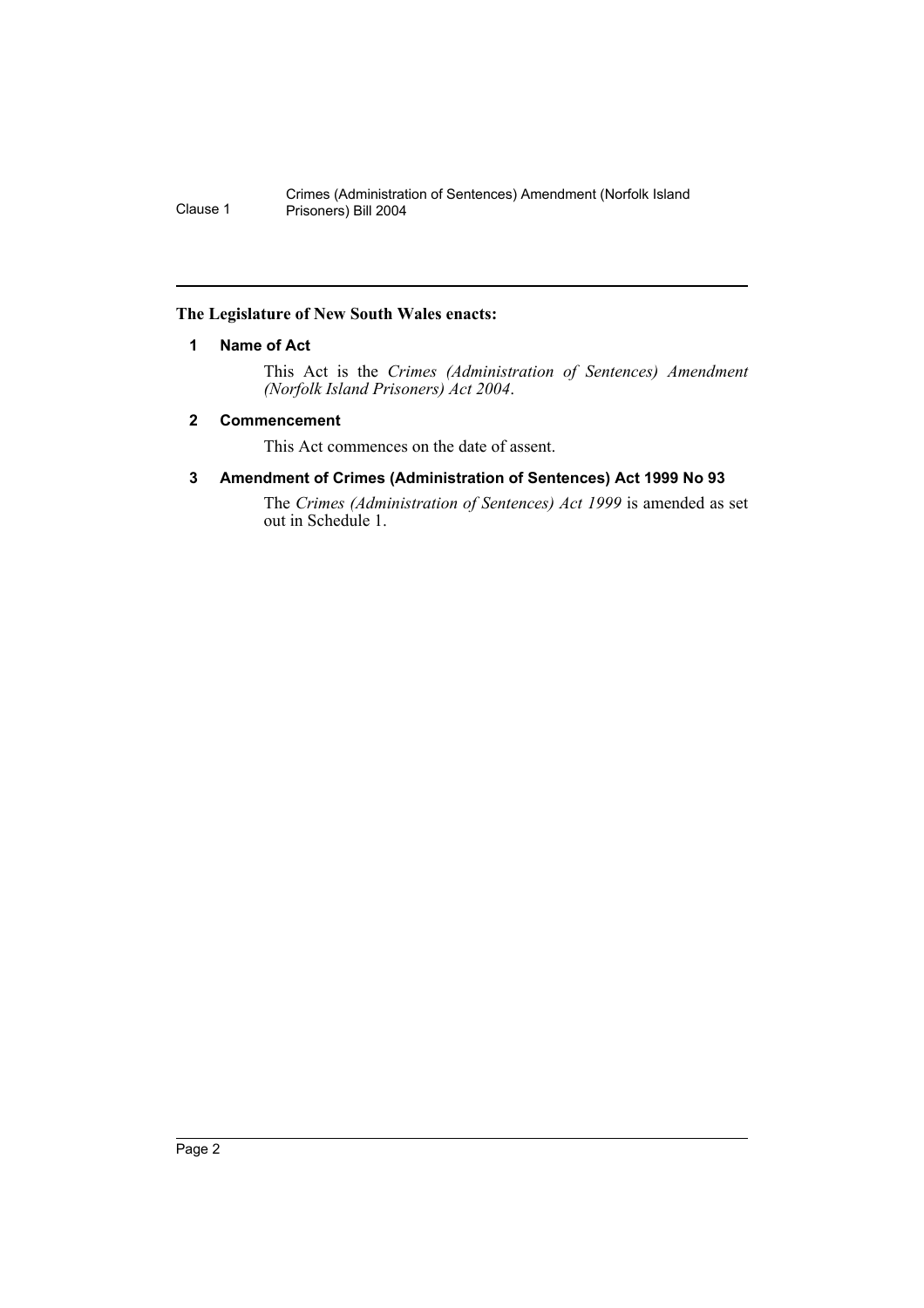Crimes (Administration of Sentences) Amendment (Norfolk Island Prisoners) Bill 2004

Amendments **Schedule 1** and the set of the set of the set of the set of the set of the set of the set of the set of the set of the set of the set of the set of the set of the set of the set of the set of the set of the set

(Section 3)

## **Schedule 1 Amendments**

**[1] Section 47**

Omit the section. Insert instead:

## **47 Definitions**

(1) In this Division:

*authorised person*, *constable*, *court*, *magistrate* and *order* have the same meanings as they have in the Norfolk Island Act.

*Norfolk Island Act* means the *Removal of Prisoners Act 2004* of Norfolk Island.

*Norfolk Island warrant* means a warrant issued under the Norfolk Island Act.

*prisoner* means a person who is liable to undergo imprisonment or other detention in custody under a law in force in Norfolk Island.

(2) For the purposes of this Division, a reference to an order of a court or magistrate includes a reference to a warrant issued by a court or magistrate, other than a Norfolk Island warrant.

## **[2] Section 47A**

Insert after section 47:

#### **47A Application of Division**

This Division does not apply to a person who is the subject of a direction under section 9 of the Norfolk Island Act.

#### **[3] Section 48 Conveyance and detention of prisoners from Norfolk Island**

Omit "Commonwealth warrant" from section 48 (1)–(3) and (5) wherever occurring.

Insert instead "Norfolk Island warrant".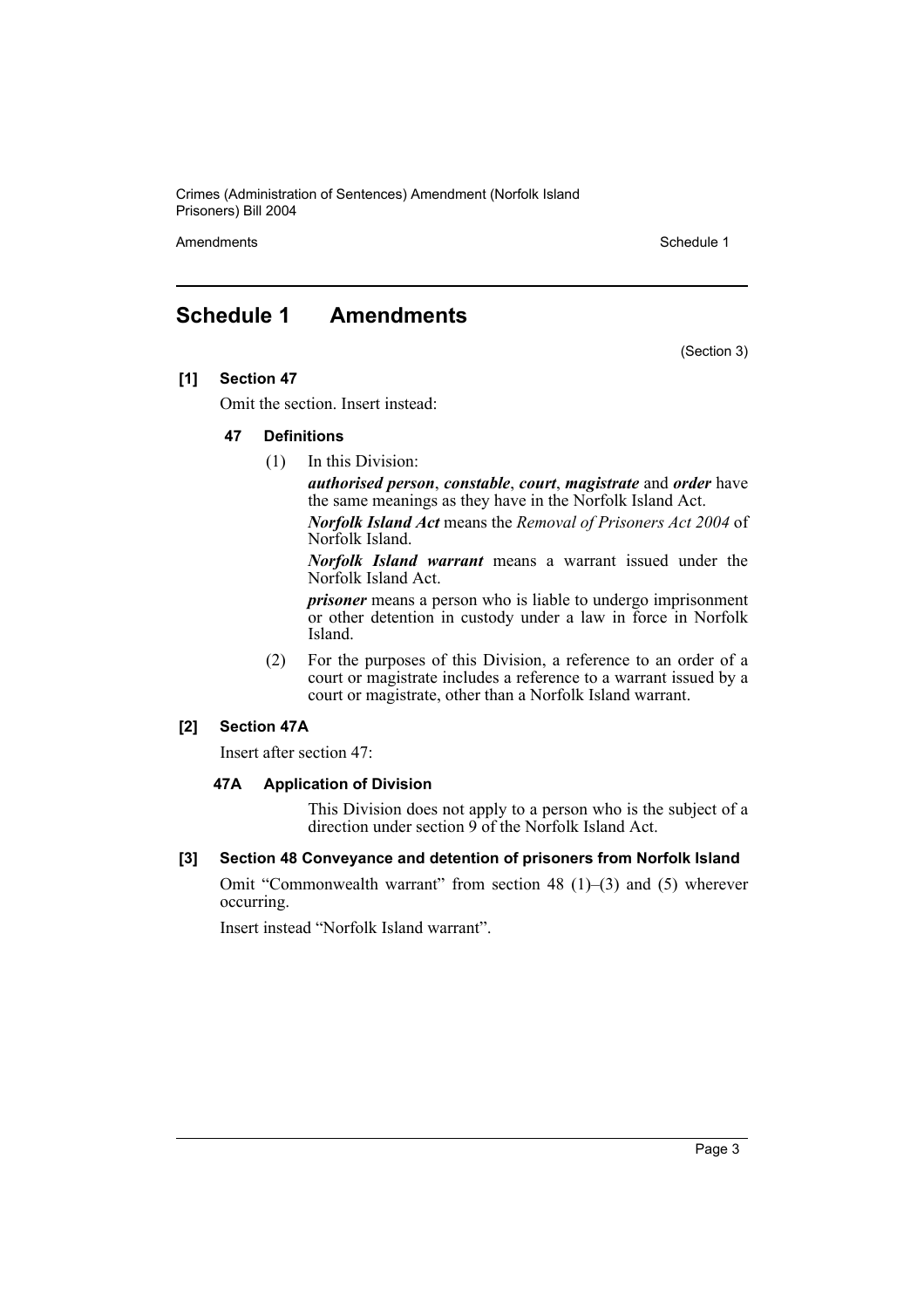Crimes (Administration of Sentences) Amendment (Norfolk Island Prisoners) Bill 2004

Schedule 1 Amendments

## **[4] Section 48 (3)**

Omit "Magistrate". Insert instead "magistrate".

## **[5] Section 48 (6)**

Omit "Commonwealth Act". Insert instead "Norfolk Island Act".

## **[6] Section 49 Return of prisoners to Norfolk Island**

Omit "Commonwealth warrant" from section 49 (1). Insert instead "Norfolk Island warrant".

## **[7] Section 50**

Omit the section. Insert instead:

## **50 Evidentiary provision**

A document purporting to be a Norfolk Island warrant and to be signed by an authorised person is admissible in any proceedings and is in all courts exercising jurisdiction in New South Wales and on all occasions evidence of the particulars stated in the document.

## **[8] Schedule 5 Savings, transitional and other provisions**

Insert at the end of clause 1 (1):

*Crimes (Administration of Sentences) Amendment (Norfolk Island Prisoners) Act 2004*